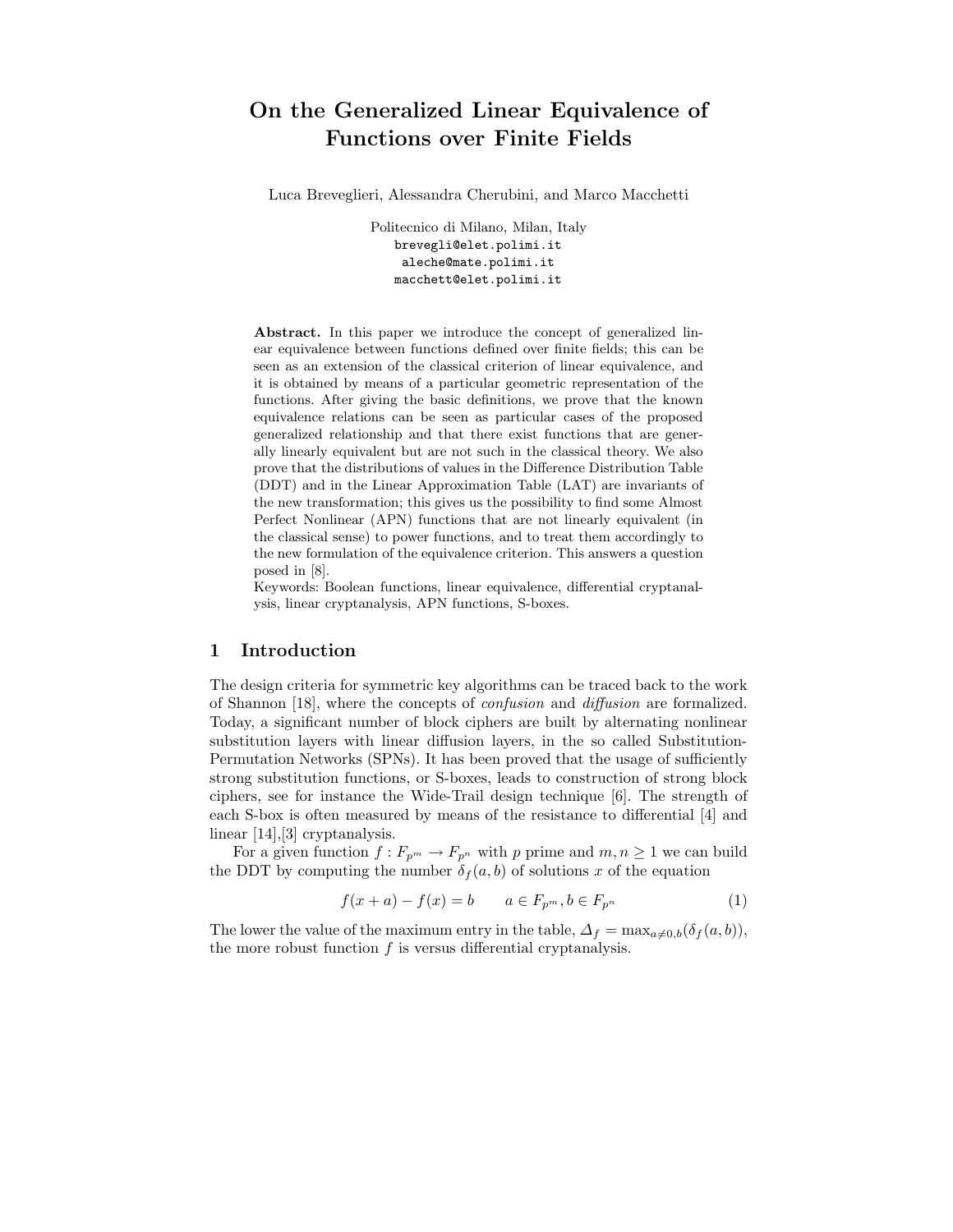In a similar way, we can construct the LAT of  $f$  by counting the number  $\lambda_f(a, b)$  of solutions x of the equation

$$
a \bullet x = b \bullet f(x) \qquad a \in F_p^m, b \in F_p^n \tag{2}
$$

where the inner product is indicated with  $\bullet$  and gives a value in  $F_p$ . The robustness to linear cryptanalysis is measured with the maximum value  $\Lambda_f$  =  $\max_{a,b\neq0} (||\lambda_f(a,b)-p^{m-1}||)$ . Good S-boxes have both small  $\Lambda_f$  and  $\Delta_f$  values, and usually have a complex algebraic expression; most of the results focus on the case  $p = 2$  which is of interest for practical applications.

Two functions are said to be equivalent if they differ by a group operation on the input or output variables; Lorens [12] and Harrison [10],[11] have considered the special case of invertible  $n$ -bit vectorial Boolean functions and have derived the exact number of equivalence classes (along with asymptotic estimates) for  $n \leq 5$  when different transformations such as complementation, permutation, linear and affine transformations are applied on the input and output bits. Similar results can be found in  $[1], [13]$  regarding the case of Boolean functions with 5 and 6 input bits and an asymptotic estimate for the number of equivalence classes of Boolean functions under the transformation  $g(x) = f(Ax + b) + L(x)$ (where  $L$  is a linear transformation) can be found in [7]. We can say that, in the most general case of classical linear equivalence, two functions  $f, g: F_p^m \to F_p^m$ are linearly equivalent if there are two non-singular matrices  $A, B$  and a matrix C over  $F_p$  such that

$$
g(x) = Bf(Ax) + Cx \tag{3}
$$

The fact that two functions belong to the same equivalence class is rather important from a cryptanalytic point of view; it is well known that the distributions of values in the DDT and LAT as defined by (1) and (2) are invariant under the transformation (3). It is also true that if f is invertible, then  $g(x) = f^{-1}(x)$ has the same cryptographic robustness of  $f(15)$ , [2]. This has motivated the fact that the inverse of a function is also quoted as being *equivalent* to it  $[8]$ ; while this is understandable from the point of view of cryptography 1 , there is not formal consistency in the theory, because clearly the operation of inversion is very different from the transformation in (3).

To fill this gap, in Sect. 2 we propose a re-definition of the criterion of linear equivalence that permits us to treat the classical case of linear equivalence and the inversion operation with a unified approach. The criterion of generalized linear equivalence can be applied to functions over finite fields, provided that they are represented geometrically by set of vectors in an appropriate linear space S. The set of vectors representing function f is denoted with  $\mathcal F$  and called the implicit embedding of f (in the space  $S$ ); the implicit embedding contains the information of the truth-table of the function.

Two functions f and g are said to be generally linearly equivalent if  $\mathcal G$  can be obtained from  $\mathcal F$  with an invertible linear transformation  $T$  that acts on the

<sup>&</sup>lt;sup>1</sup> A significant example is that of power functions over  $F_{p^n}$ , as it happens that the inverse of a power monomial is again a power monomial, generally belonging to a different cyclotomic coset.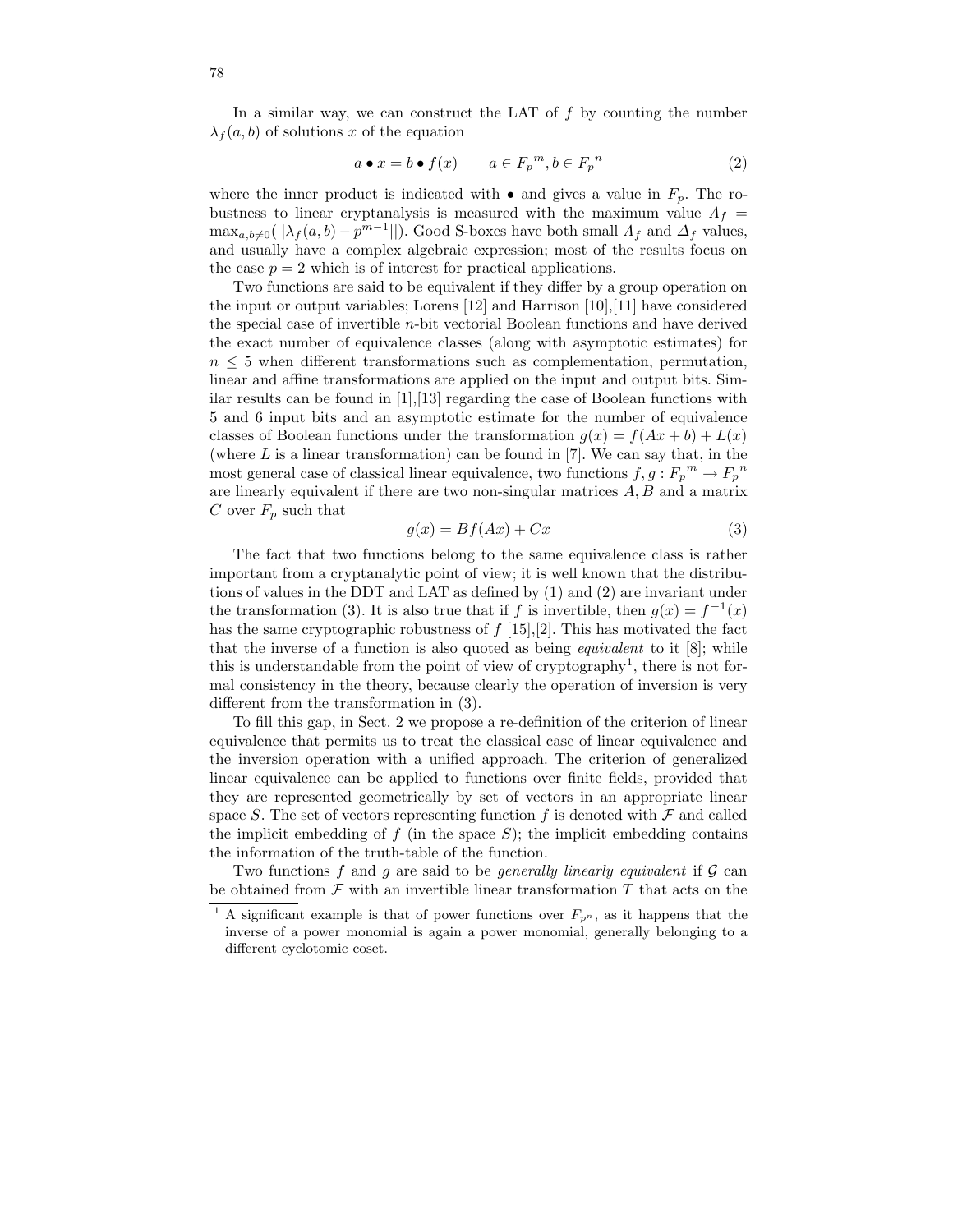space S, i.e.  $\mathcal{G} = T(\mathcal{F})$ . We show that there exist couples of functions that are generally linearly equivalent but are not correlated in the classical theory of equivalence; thus the proposed criterion is in fact an extension of the classical concept of equivalence.

In Sect. 3 we prove that the cryptographic robustness of a function versus differential and linear cryptanalysis is invariant under the transformations considered in the framework of generalized linear equivalence, completing the proof for the classical case.

In Sect. 4 we apply the criterion to power functions; we give an example of an APN function that is not classically linearly equivalent to any power monomial, but is easily obtainable using the generalized equivalence criterion. This answers a question posed in [8].

Sect. 5 concludes the paper.

# 2 Extension of the Linear Equivalence Relation

#### 2.1 A Geometric Representation

Let us consider a completely specified function  $f: F_p^m \to F_p^n$ , with no restrictions on the values of  $m, n$ . There are different possible representations for the *object*  $f$ ; we are particularly interested in the truth table of  $f$ , that lists the output values of  $f$  associated with the corresponding (actually, all the possible) input values. If we view the truth table as a matrix, there are  $p^m$  rows,  $m + n$ columns, and each entry belongs to the field  $F_p$ . The ordering of the rows is not important, in the sense that two truth tables that contain the same rows in different order specify the same function and thus can be considered as the same truth table.

We can build a geometric representation of the function in the following way. Let S be a linear space of dimension  $k = m + n$ , the elements (or vectors) of which are defined over the finite field  $F_{p^{m+n}}$ . Such vectors can thus be conceived both as elements of the extension field  $F_{p^{m+n}}$  and as vectors of the space S, each vector consisting of  $m + n$  components over the basic field  $F_p$ . Denote by + and  $\cdot$  (or nothing) the addition and multiplication of elements in  $F_{p^{m+n}}$ ; by extension  $+$  denotes vector addition in S, and  $\cdot$  (or nothing) denotes scalarvector multiplication in S. Consider the set  $\mathcal F$  of  $p^m$  vectors in this space formed by the rows of the truth-table of  $f$ , i.e. the concatenation of the input vectors with the corresponding output vectors of  $f$ . Formally,

$$
\mathcal{F} = \{(x|f(x)), x \in F_p^m, f(x) \in F_p^n\}
$$
\n
$$
(4)
$$

where with  $\vert$  we indicate the simple concatenation of two vectors with components over  $F_p$ . Each vector of the set represents one complete row of the truth table and thus the same information is contained in both representations; since the vectors are not ordered, we can see that different orderings of the rows of the truth table, as we would write it down on a piece of paper, actually identify the same set of vectors, i.e. the same geometric entity. Two different functions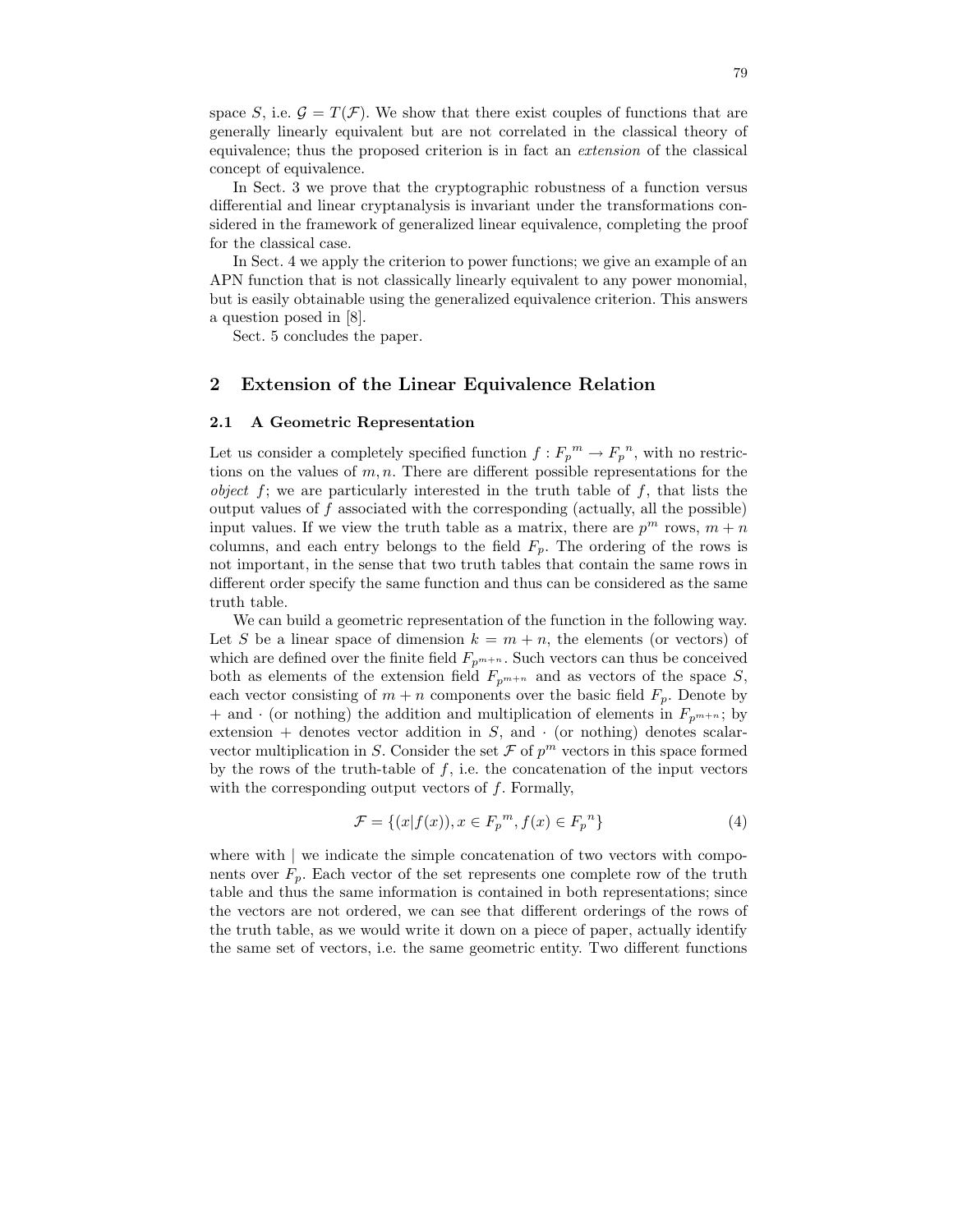have different information in the truth table and therefore they are represented with different set of vectors. We conclude that each function  $f$  can be unambiguously represented with a particular set of vectors  $\mathcal{F}$ , which we call its *implicit* embedding (in the linear space  $S$ ).

A natural question is when a given set of vectors actually represents a function. The following three conditions must be satisfied:

- 1. The set must have cardinality  $p^m$  for some positive m. In fact, we consider completely specified functions, and the number of rows in the truth table must be  $p^m$  if the function has m input variables (belonging to  $F_p$ ).
- 2. The dimension of the vectors must be  $m + n$  for some positive n, i.e. the function must have at least one output variable.
- 3. If we consider the first m components of all the vectors, we must find all possible configurations once and only once. This is because there cannot be a missing configuration (there would be a missing row in the truth table, but the function must be completely specified) and there cannot be multiple instances of the same configuration (there would be some missing configurations because the cardinality of the set is  $p^m$ ).

We can see that there are sets of vectors which do not represent functions; thus the representation defines a relation from the set of all functions  $f: F_p^m \to F_p^p$ to the set of all the sets of vectors in the space  $F_p^{m+n}$  that is one-to-one but not onto.

#### 2.2 Linear Transformations over S

We have seen that all the information contained in the function specification (truth table) is contained also in its geometric counterpart; the shape of the set of vectors is thus a unique property of the represented function. If we apply a linear transformation of coordinates to the space that is invertible, the information contained in the set of vectors is not changed; instead, we change the way we are looking at every geometric object (curves, hyperplanes, etc...) that is contained in the linear space  $S$ , including the function represented as a set of vectors.

Every invertible linear transformation over the whole space is governed by a non-singular  $(m + n) \times (m + n)$  matrix T over  $F_p$ . The non-singularity of the matrix assures that we do not loose information while transforming the coordinates, and also that the transformation has always an inverse.

Each vector of the implicit embedding of  $f$  is transformed into a new one, but the essential shape of the configuration is invariant (we shall study the cryptographic invariants of  $f$  in Sect. 3). Thus if one vector set is obtained from another one by a change of basis governed by matrix  $T$ , then the two corresponding functions are said to be generally linearly equivalent.

**Definition 1.** Two functions  $f, g : F_p^m \to F_p^n$  are called generally linearly equivalent<sup>2</sup> if and only if the implicit embedding  $\mathcal G$  of g can be obtained from the

<sup>&</sup>lt;sup>2</sup> We observe that the concept of generalized affine equivalence could be defined along the same line, to remove the artificial restriction that if two S-boxes are equivalent and one maps 0 to 0, the other must also.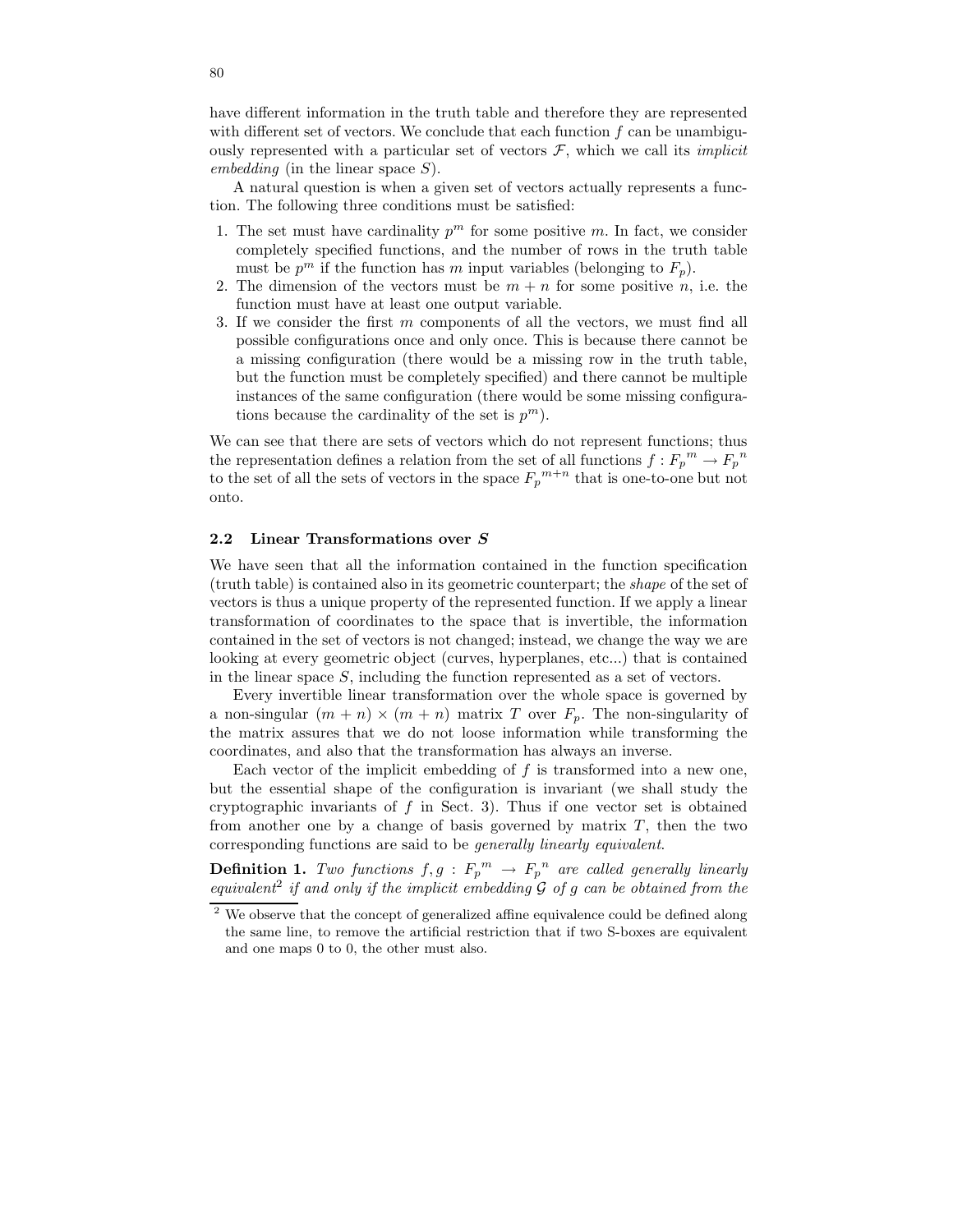implicit embedding  $F$  of  $f$  with

$$
\mathcal{G}=T(\mathcal{F})
$$

where T is an invertible linear transformation over the space  $F_p^{m+n}$  corresponding to the non-singular matrix T.

We can treat the classical notion of linear equivalence as a particular case of the generalized linear equivalence. We first consider the case  $m > n$ . Then:

1. If matrix T of the change of basis is defined as

$$
T = \left(\frac{A|0}{0|B}\right)
$$

where A is a non-singular  $m \times m$  matrix and B is a non-singular  $n \times n$  matrix over  $F_p$ , then:

- Matrix  $T$  is non-singular
- If we examine the transformed set of vectors, we see that it still describes a function  $g$  which has the following relation with function  $f$ :

$$
g(x) = Bf(A^{-1}x)
$$

The relation is easy to prove, once we remember that the first  $m$  components of the vectors in the implicit embeddings of  $f$  and  $g$  represent the input values, and the last n components represent the corresponding output values. Thus carrying out the matrix-vector multiplication at block level, we obtain  $y = Ax$  and  $g(y) = Bf(x)$  and substituting we have the above relation between f and g. Obviously, if  $A = I_m$  (the  $m \times m$  identity matrix over  $F_p$ ) and  $B = I_n$  (the  $n \times n$  identity matrix over  $F_p$ ) we obtain again f because the global transformation is the identity.

2. If matrix  $T$  of the change of basis is defined as

$$
T = \left(\frac{A|0}{C|B}\right)
$$

where A is a non-singular  $m \times m$  matrix, B is an  $n \times n$  non-singular matrix and  $C \neq 0$  is an  $n \times m$  matrix over  $F_p$ , then

- Matrix  $T$  is non-singular.
- If we examine the transformed set of vectors, we see that it still describes a function  $g$  which has the following relation with function  $f$ :

$$
g(x) = Bf(A^{-1}x) + CA^{-1}x
$$

Thus we obtain all the functions that are linearly equivalent (in the classical sense) to  $f$ , according to  $(3)$ .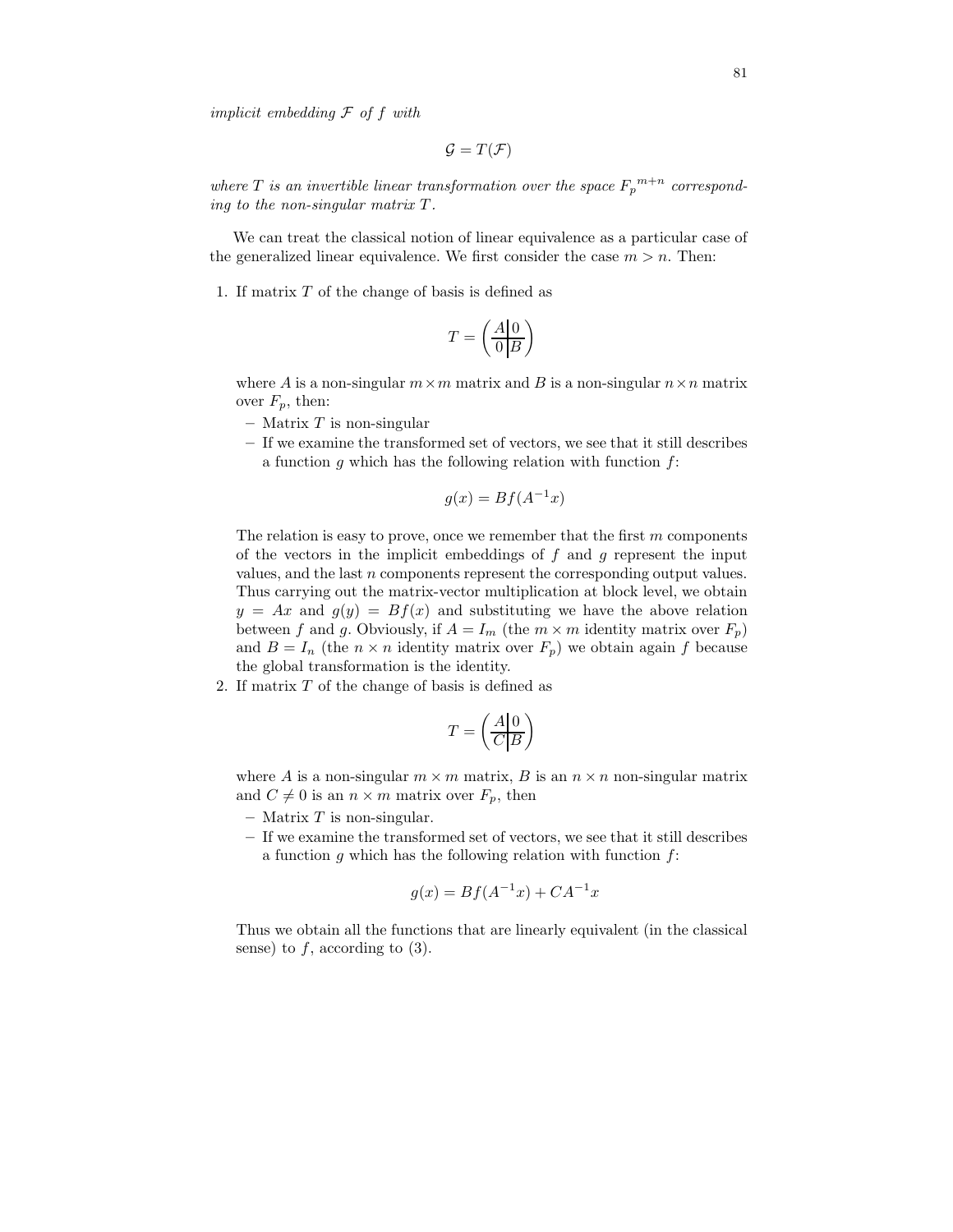3. If matrix T of the change of basis is defined as

$$
T = \left(\frac{A|D}{C|B}\right)
$$

where  $A \neq 0$  is an  $m \times m$  matrix, B is an  $n \times n$  matrix, C is an  $n \times m$  matrix and  $D \neq 0$  is an  $m \times n$  matrix over  $F_p$ , then if matrix T is non-singular, we can examine the transformed set of vectors. Two possibilities arise:

- (a) It may happen that the transformed set does not describe a function anymore because the non-singularity of  $T$  does not always imply that condition 3 in Sect. 2.1 is satisfied.
- (b) The transformed set satisfies condition 3 in Sect. 2.1, and function  $q$  is generally equivalent to function  $f$ , although it is not obtainable within the classical theory. The link between  $g$  and  $f$  is non-trivial: the output vectors of  $g$  (the last  $n$  components of the transformed vectors) are obtained by mixing information contained in the input vectors of  $f$  by means of matrix  $C$  and information contained in the output vectors of  $f$ by means of matrix B. The difference from the previous case is that the same thing happens also to the input vectors of  $g$  by means of matrices A and D. As a result it is not possible to express the relation between  $f$  and  $g$  with a simple equation as before; nonetheless the two functions are generally linearly equivalent. The truth tables of the two functions can be expressed as:

$$
f: x \to f(x)
$$

$$
g: Ax + Df(x) \to Cx + Bf(x)
$$

Note that the reason why the transformed vector set is still representing a function is simply that the function  $h : x \to Ax + Df(x)$  is a permutation over  $F_p^m$ .

If  $m = n$  holds, the above cases are still valid; however, if it happens that f is invertible, more cases can be considered. In particular:

4. If matrix T of the change of basis is defined as

$$
T=\left(\begin{array}{c|c} 0 & D \\ \hline C & 0 \end{array}\right)
$$

where C, D are non-singular  $m \times m$  matrices over  $F_p$ , then:

- Matrix  $T$  is non-singular
- If we examine the transformed set of vectors, we see that it still describes a function  $g$ , and it holds that:

$$
g(x) = Cf^{-1}(D^{-1}x)
$$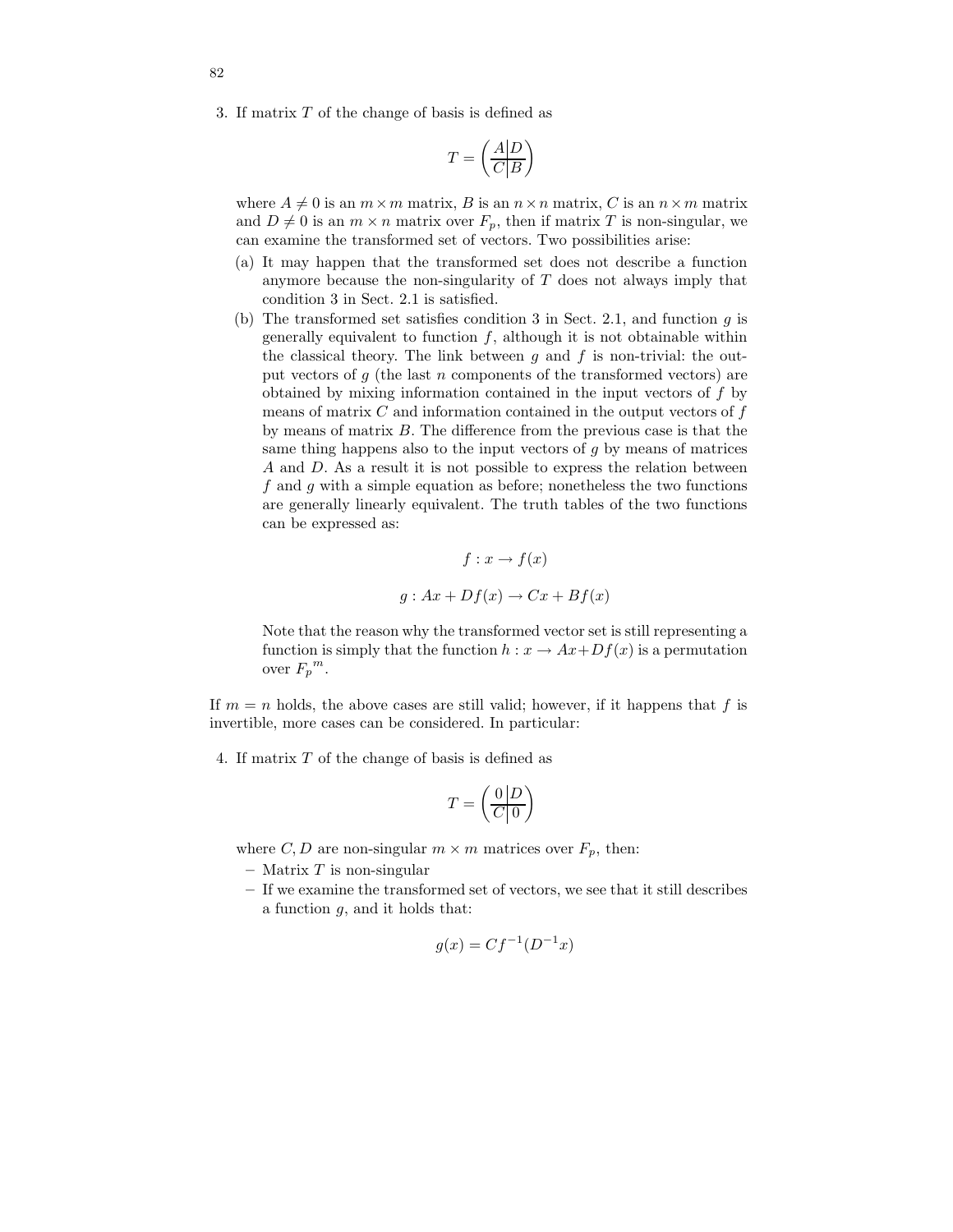This happens because the blocks  $C, D$  swap the input and the output parts of all the vectors belonging to the implicit embedding of  $f$  in the implicit embedding of g. Obviously, if  $C = D = I_m$  we obtain the inverse of f. We have thus reduced the operation of inversion of a function to a linear transformation over the space where the implicit embedding of the function is defined. This is surely a convenient feature of the proposed formulation.

5. If matrix T of the change of basis is defined as

$$
T = \left(\frac{0}{C|B}\right)
$$

where  $B \neq 0$  is an  $m \times m$  matrix and C, D are non-singular  $m \times m$  matrices over  $F_p$ , then

- Matrix  $T$  is non-singular
- The relation between  $f$  and  $g$  is the following:

$$
g(x) = Cf^{-1}(D^{-1}x) + BD^{-1}x
$$

i.e. we obtain all the functions that are linearly equivalent (in the classical sense) to the inverse of  $f$ .

Last, we consider the case  $m < n$ . The following considerations can be made:

- Cases 1,2,3 are still valid; however in the conditions for case 3 we should substitute  $A \neq 0$  with  $B \neq 0$ .
- Case 4 is not applicable.
- Under some assumptions for matrix  $D$  and function  $f$ , case 5 can still be valid. However, we loose the relationship with the inverse transformation (which is not defined when the numbers of input and output variables are different); moreover this case in fact becomes a special instance of 3, thus it does not deserve a separate mention.

In all the remaining cases, either it can be proved that matrix  $T$  is singular, or the transformed set of vectors cannot represent a function, so we have no interest in examining them.

In the following, an example of a family of functions belonging to case 3 for  $m > n$  is given.

*Example 1*. The family of functions  $f: F_p^{2m} \to F_p^{m}$  with p prime and  $m \geq 1$ is given, where the input vector x and  $f(x)$  are defined as:

$$
x = (x_1)|(x_2) \quad x \in F_p^{2m} \quad x_1, x_2 \in F_{p^m}
$$

$$
f(x) = f((x_1)|(x_2)) = x_1^{-1} + x_2^{-1}
$$

where we indicate with  $\vert$  the simple concatenation of two vectors (actually,  $x_1$ ) and  $x_2$  represented as vectors over  $F_p$  are concatenated). When function f is transformed into function  $g$  using a suitable matrix  $T$ , we can simply write  $g = T(f)$  as the same equation holds for the implicit embeddings of the two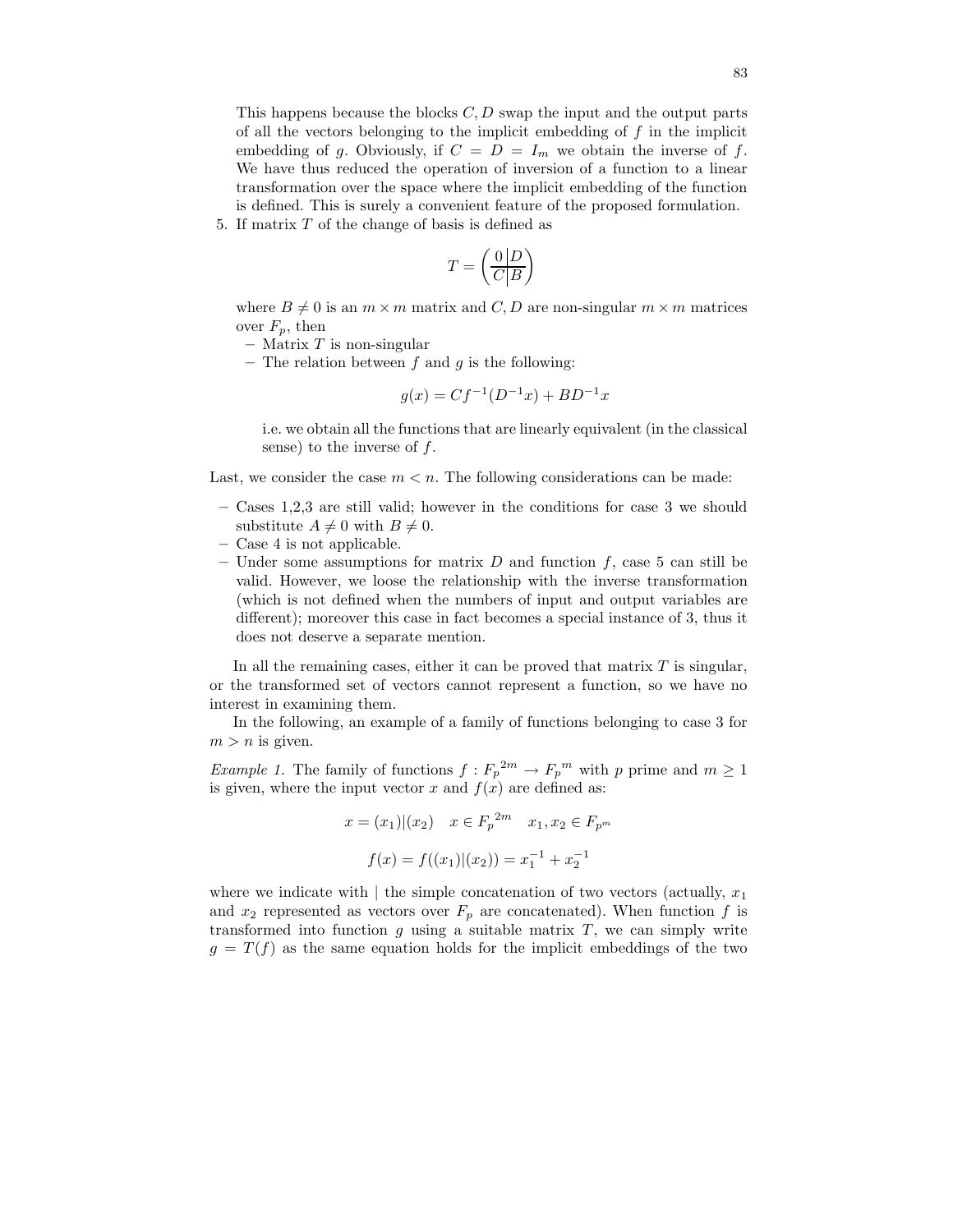functions. The implicit embeddings of  $f$  and  $g$  can be *visually* represented, along with a block decomposition of  $T$ ; we write explicitly:

$$
g = T(f) = \begin{pmatrix} I_m & 0 & 0 \\ 0 & 0 & I_m \\ \hline I_m & I_m \end{pmatrix} \bullet \begin{pmatrix} x_1 \\ x_2 \\ x_1^{-1} + x_2^{-1} \end{pmatrix} = \begin{pmatrix} x_1 \\ x_1^{-1} + x_2^{-1} \\ x_1^{-1} + x_2^{-1} + x_1 + x_2 \end{pmatrix}
$$

It can be observed that matrix  $T$  is non-singular and that the transformed set of vectors still represents a function, because the input part  $(x_1)| (x_1^{-1} + x_2^{-1})$ is still a permutation over  $F_p^{2m}$  when  $x_1, x_2$  vary over  $F_{p^m}$  (i.e. all the possible input values for  $g$  are specified in the implicit embedding). We make here the underlying assumption that, with an abuse of notation,  $0^{-1} = 0$ .

By Def. 1 the two functions  $f, g$  are generally linearly equivalent, although there is no way to express the link using the classical theory of equivalence, since every function that is classically linearly equivalent to  $f$  is obtained with a matrix T characterized by a null upper-right block. The truth-table of  $q$  is written in compact form as

$$
((x_1)|(x_1^{-1}+x_2^{-1}))\to (x_1^{-1}+x_2^{-1}+x_1+x_2)
$$

Any property that is invariant under the considered transformation is common between f and g. In the next Section we present a result on the invariance of cryptographic robustness.

# 3 Cryptographic Robustness of Generally Equivalent Functions

We start by recalling a fundamental result of the classical theory [15], [2]:

**Theorem 1.** Given two functions  $f$  and  $g$ , if they are linearly equivalent i.e. if there exist two non-singular matrices A, B such that

$$
g(x) = Bf(Ax) \tag{5}
$$

then the distributions of the values in DDTs and LATs of f and g are equal.

**Corollary 1.** As a consequence of Theorem 1, we have that  $\Delta_f = \Delta_g$  and  $\Lambda_f = \Lambda_g$ .

It is also known that the same parameters are conserved when we consider the inverse of a function (the DDTs and LATs are merely transposed), or when we add a linear combination of the input variables of the function directly to its output variables [9].

Since we proved that these relations are particular occurrences of the generalized linear equivalence, it is therefore natural to ask whether the same parameters are also invariant in the general case. We answer with the following theorem.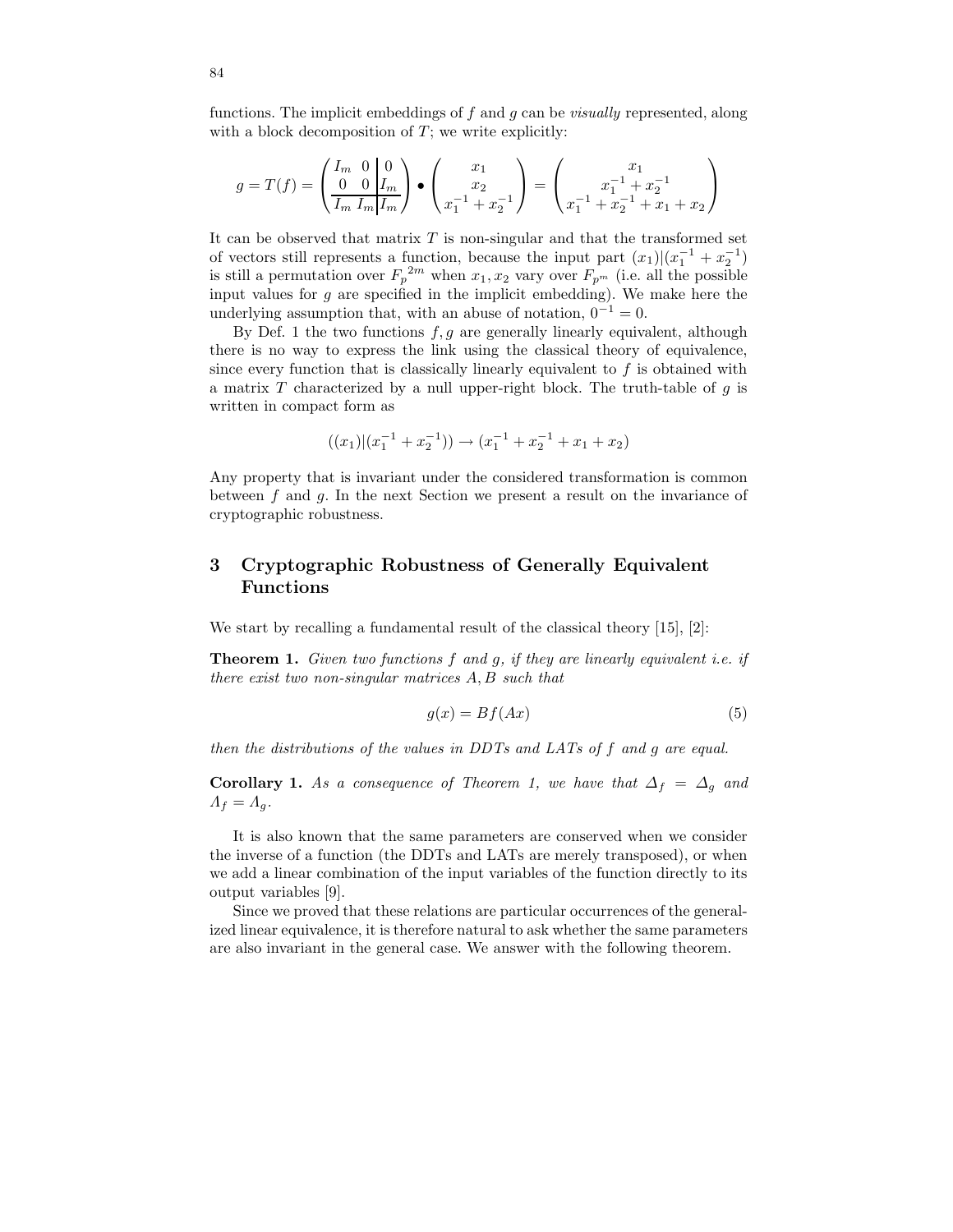**Theorem 2.** Given two functions  $f, g: F_p^m \to F_p^n$  and a non-singular  $(m +$  $n) \times (m + n)$  matrix T over  $F_p$ , if  $g = T(f)$  then the distributions of values in the linear and differential tables of f and g are equal.

Proof. We first prove the relation regarding the DDTs of f and g.

A cell of the DDT of f located in the i-th row and j-th column contains the number of the input vector couples  $(x, y)$  such that  $y = x + i$  and  $f(y) = f(x) + j$ , according to (1).

Thus, if we consider the geometric representation for function f we have that the cell contains the number of vector couples  $(w, z)$  belonging to the implicit embedding of f such that  $w = z + k$  where  $k = (i)(j)$  (the concatenation of i and j); note that  $i \in F_p^m$ ,  $j \in F_p^n$  and  $k \in F_p^{m+n}$ .

These couples will be transformed by the change of basis into other couples  $(w', z')$ belonging to the implicit embedding of function g such that  $w' = Tw$ ,  $z' = Tz$ and  $w' = z' + k'$  with  $k' = Tk$ .

Since matrix  $T$  is non-singular, there is a bijection between the values of  $k$  and those of  $k'$ , i.e. the cells of the DDT of g are just a (linear) rearrangement of the cells of the DDT of f.

A similar reasoning can be applied to prove the relation between the LATs. A cell of the LAT table of f located in the i-th row and j-th column contains the number of the input vectors x such that  $i^+ \bullet x + j^+ \bullet f(x) = 0$ , where we denote the inner-product with  $\bullet$  and, for sake of clearness, the transposed of a vector with  $+$ .

Thus, if we consider the geometric representation for function f we have that the cell contains the number of vectors w belonging to the implicit embedding of f such that  $k^+ \bullet w = 0$  where  $k = (i) | (j)$ ; note that  $i \in F_p^m$ ,  $j \in F_p^n$  and  $k \in F_p^{\ m+n}.$ 

These vectors will be transformed by the change of basis into other vectors  $w'$ belonging to the implicit embedding of function g such that  $w' = Tw$ . We can rewrite the equation as:

$$
k^+ \bullet Tw = 0 \quad \Leftrightarrow \quad (T^+k)^+ \bullet w = 0 \quad \Leftrightarrow \quad (k')^+ \bullet w = 0
$$

Since matrix  $T$  is non-singular, there is a bijection between the values of  $k$  and those of  $k' = T^+k$ , i.e. the cells of the LAT of g are just a (linear) rearrangement of the cells of the LAT of f.

**Corollary 2.** As a consequence of Theorem 2 we have that if  $f$  and  $g$  are generally linearly equivalent, then  $\Delta_g = \Delta_f$  and  $\Lambda_g = \Lambda_f$ .

We thus conclude that two generally linearly equivalent functions are characterized by the same cryptographic robustness; since the general case extends the classical relation, we can justify the common robustness of previously unrelated functions, such as  $f$  and  $g$  in Example 1.

It is a rather computationally difficult problem to decide whether two given functions are linearly equivalent: besides exhaustive search on the space of all possible matrices, it is possible to classify the functions basing on the distribution of values in the Walsh-Hadamard transform. Recently, Fuller and Millan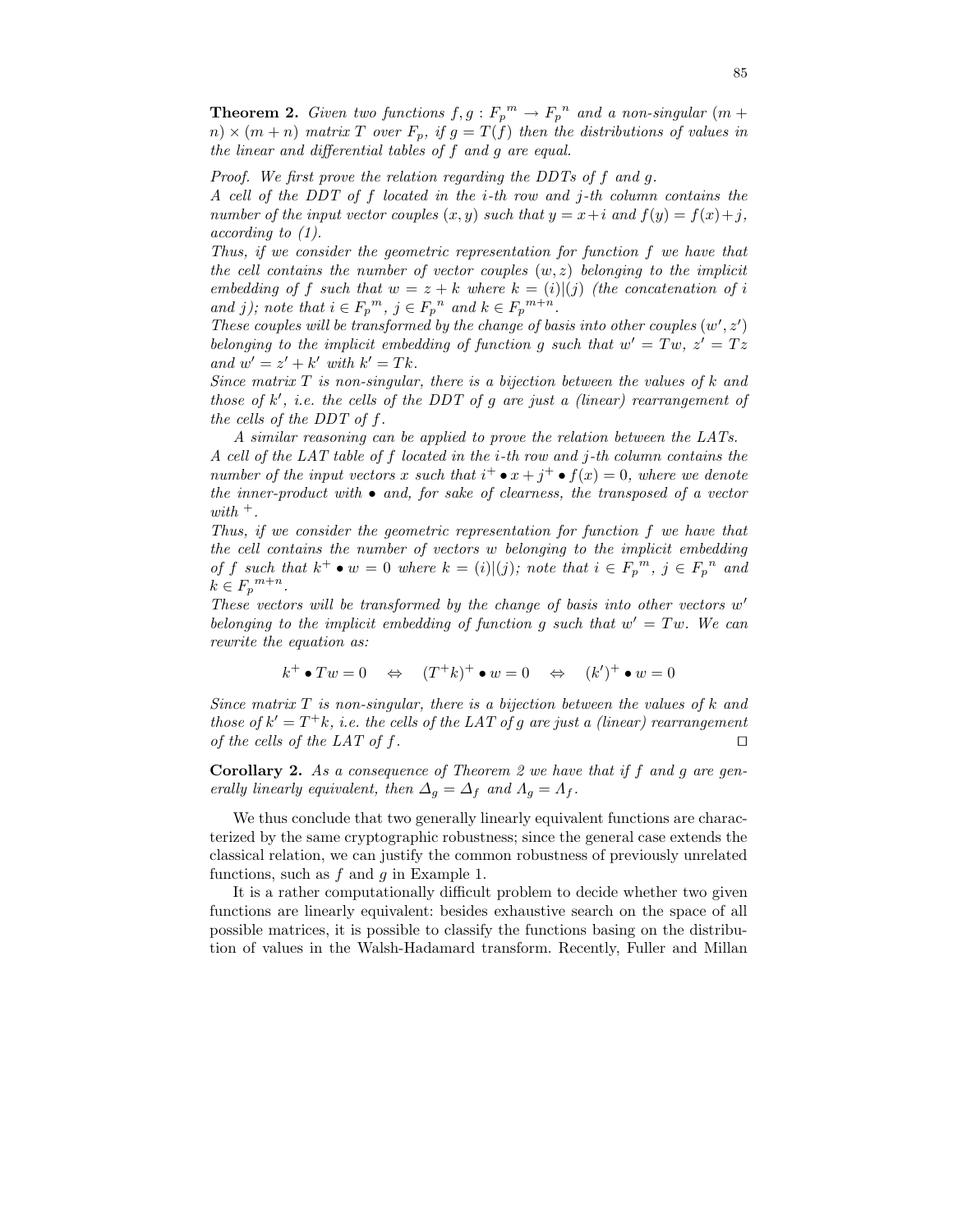[9] have developed a classification method which exploits the concept of connectivity between two functions  $f, g: F_2^m \to F_2$ . They applied the method to the case  $m = 8$  and to the Rijndael S-box, being able to prove that all the output variables of the only nonlinear step of the algorithm are linearly equivalent. Also, a description of optimized algorithms being able to find out whether two given invertible S-boxes are equivalent under a linear (or affine) transformation can be found in [5].

The result of Theorem 2 states that the whole distributions of values in the cryptographic tables are equal, not only the maximum values; such information could be used as a necessary condition for the generalized equivalence of two functions: if the two distributions differ, it can be immediately concluded that the two functions are not generally equivalent 3 . The check of this condition is not considered in [5]; we think that the check could speed up considerably the algorithms in most cases of negative answer. Obviously the condition is not sufficient and further techniques are needed to conclude that the two functions are generally (or classically) linearly equivalent.

It may be useful, at the end of this Section, to give also the geometric meaning of the parameters that measure cryptographic robustness.

In particular, the entries in the DDT of function  $f$  represent the number of vector couples belonging to the implicit embedding of  $f$ , that sum up to the same fixed vector, i.e. the (composed) difference vector. We can mentally view the process if we figure that the usual parallelogram rule is used to sum the vectors, as it would be done in standard Euclidean spaces; in practice, we are searching the vector couples that lead to the same path in the space S. This is evidently a measure of the redundancy of the information that characterizes the particular set of function vectors, i.e. the function itself.

The entries in the LAT, instead, can be seen as the number of vectors belonging to the implicit embedding of  $f$  that are orthogonal to a given fixed vector, since the inner product is the scalar product in  $S$ ; the fixed vector is obtained by concatenating the masks that are classically applied to the function input and output values to compute the LAT. This can also be thought as a measure of the redundancy of the directions of the function vectors, and eventually of the function itself.

Finally, note that when the classical notion of linear equivalence is considered, we have linear rearrangements of the rows and the columns of the cryptographic tables; when generalized equivalence is applied, we have a linear rearrangement of the cells within the tables. There may exist couples of functions where the distributions of the values in the cryptographic tables are equal, but the actual arrangements of the cells cannot be linearly correlated. In these cases we can prove that the functions are not generally equivalent if we show that there are no possible linear rearrangements of the cells of one table that lead exactly to the other table.

<sup>3</sup> Since the classical equivalence is a special case of the generalized equivalence, the two functions are not equivalent also in the classical theory.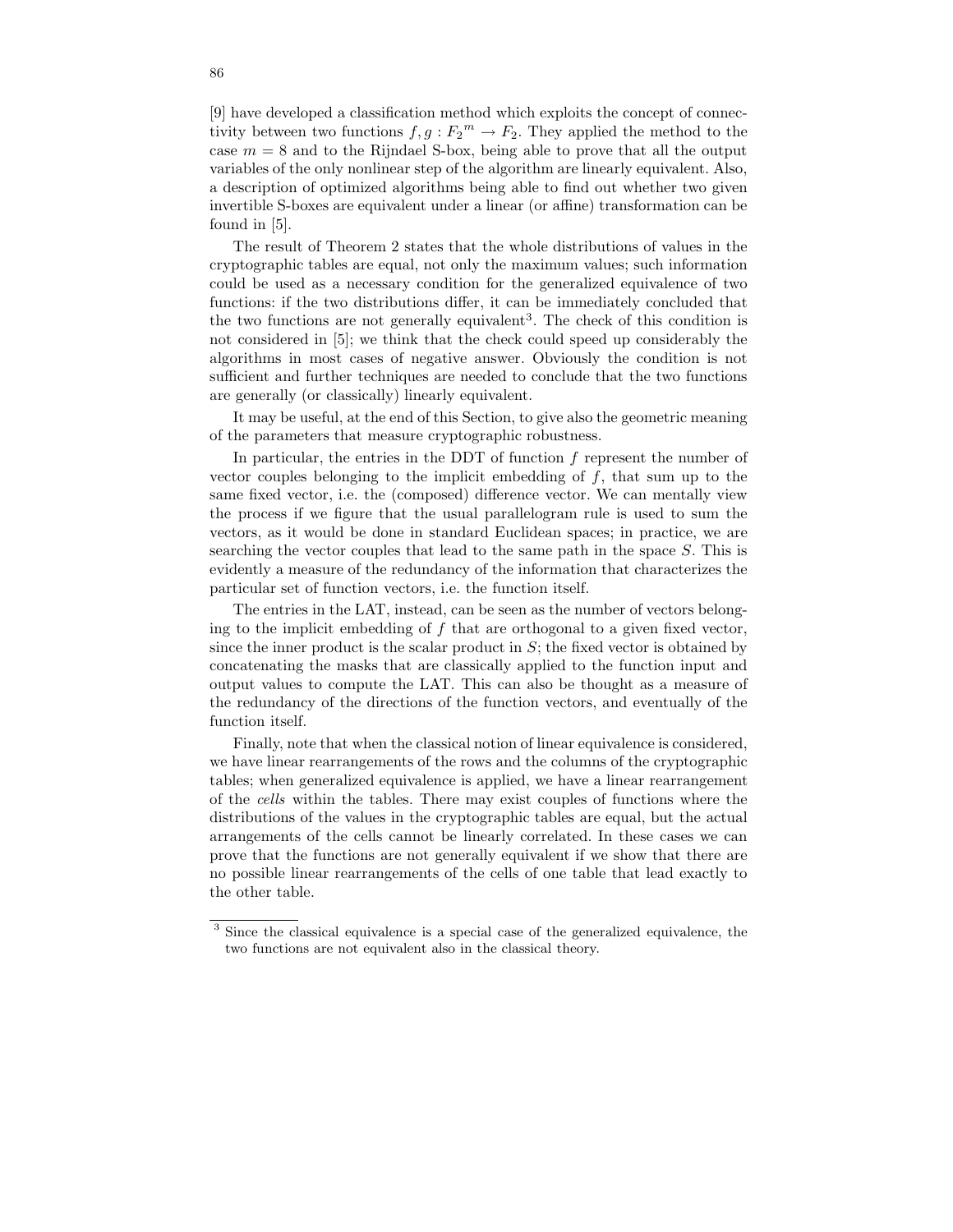## 4 Application of the Criterion to Power Functions

The set of monomial power functions over  $F_{p^m}$  is interesting, since significant examples of functions with minimum possible  $\Delta_f$  can be found in this class.

If  $p = 2$  the minimum possible value for  $\Delta_f$  when  $f: \{0,1\}^m \to \{0,1\}^n$  is  $2^{m-n}$ ; functions reaching this limit are called Perfect Nonlinear (PN) [16] and exist only for m even and  $m \geq 2n$ . If we consider the important class of S-boxes, i.e.  $f: \{0,1\}^m \to \{0,1\}^m$ , then the minimum possible value for  $\Delta_f$  is 2; functions reaching this limit are called Almost Perfect Nonlinear (APN) [17]. The only known examples of APN functions (up to classical linear equivalence) are power monomials; the list of known values for the exponent d such that  $f(x) = x^d$ is APN can be found in [8]. Such functions find applications in symmetric key cryptography.

When  $p > 2$  the minimum possible value for  $\Delta_f$  is 1; functions reaching this limit are again called Perfect Nonlinear (PN). There are examples of PN and APN power functions over  $F_{p^m}$  and there is also one known example of a function that is not a power monomial but is PN over  $F_{3<sup>m</sup>}$  for certain values of  $m$  [8].

Normally power monomials in even characteristic are classified into cyclotomic cosets, where a coset contains all the power monomials  $\{x^d, x^{2d}, \ldots, x^{2^{m-1}d}\}$ ; the value  $d$  is called the coset leader and the power functions belonging to the same coset are classically linearly equivalent. Also, the inverse function  $x^{d^{-1}}$  has the same cryptographic robustness of  $x^d$ , although it (in general) belongs to a different coset and is *not* linearly equivalent to  $x<sup>d</sup>$ . Cosets, expanded with the usual classical equivalence criterion of Eq. 3, constitute the equivalence classes of power functions.

Using the criterion of generalized linear equivalence, different classical equivalence classes are merged into one: this is the case for instance of the classical equivalence classes of  $x^d$  and  $x^{d^{-1}}$ , since we have shown that in the new formalism the operation of inversion is nothing but a special case of linear transformation.

Moreover, we can show the existence of some functions that are not classically linearly equivalent to any power monomial, but still are APN.

*Example 2.* Consider the finite field  $F_{2^3}$ ; the classification of all the possible exponents into cyclotomic cosets is given by:

$$
C_0 = \{0\}
$$
  
\n
$$
C_1 = \{1, 2, 4\}
$$
  
\n
$$
C_3 = \{3, 6, 5\}
$$

where the cosets  $C_i$  are numbered accordingly to the coset leader i. Coset  $C_0$ contains only the constant function; coset  $C_1$  contains the power monomials that are linear; coset  $C_3$  contains non-linear APN power monomials. Since the inverse of  $x^6$  is again  $x^6$  and the inverse of  $x^3$  is  $x^5$  this coset is its own inverse<sup>4</sup>.

<sup>4</sup> Note that this always happens to the coset that contains the inverse power function  $x^{-1}$  which in this case is actually  $x^6$ .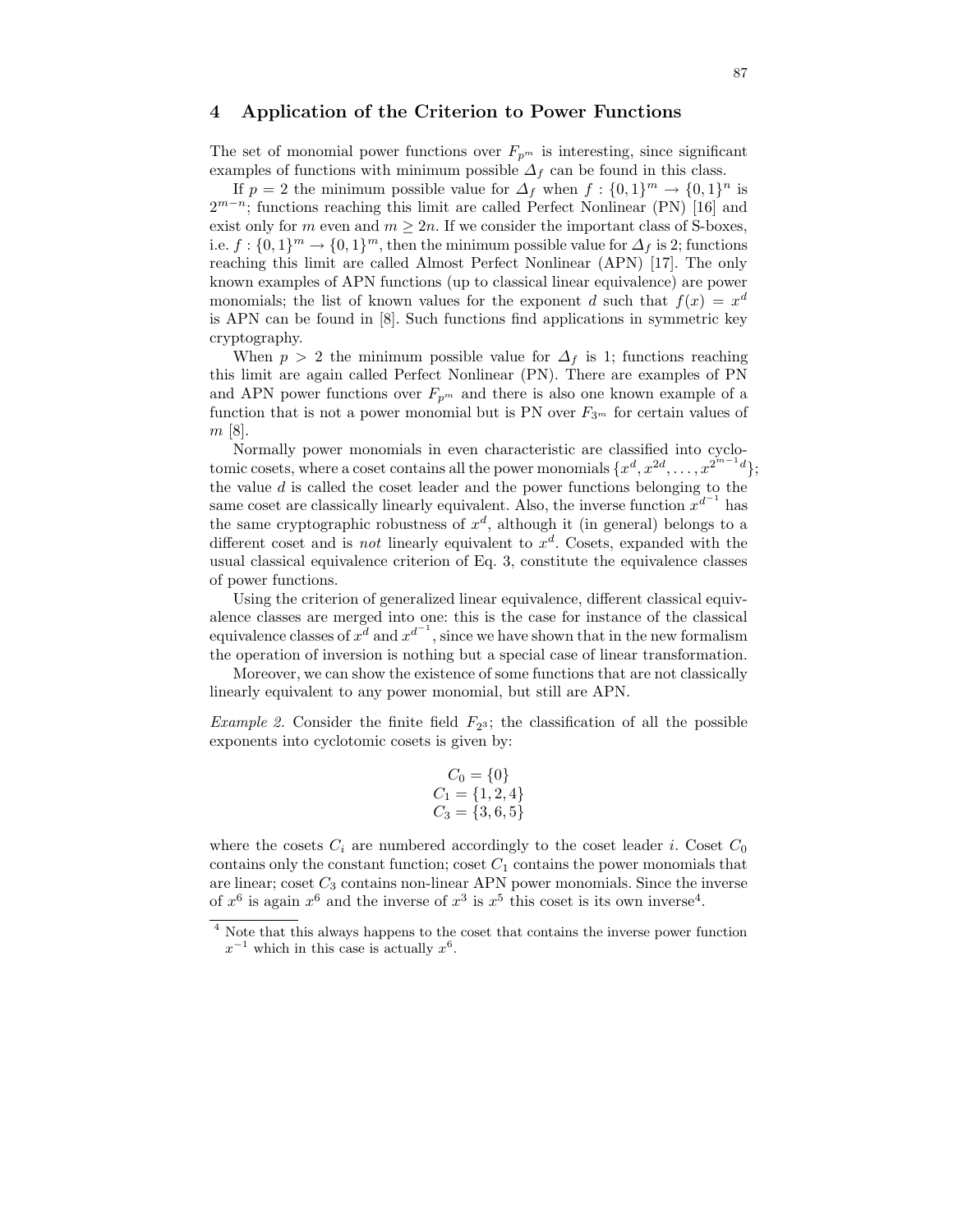Coset  $C_3$  can be expanded into a (classical) linear equivalence class of  $f(x)$  =  $x^3$  by considering all the functions  $g(x)$  such that

$$
g(x) = T(f(x)) = \left(\frac{A|0}{C|B}\right) \bullet \left(\frac{x}{x^3}\right)
$$

Obviously, all these functions are APN and  $x^5, x^6$  are some members of this class.

Now, consider the function  $h(x)$  such that

$$
h(x) = T'(f(x)) = \left(\frac{I + S|I}{I|0}\right) \bullet \left(\frac{x}{x^3}\right)
$$

where S is the matrix that gives the square of  $x(x^2)$  is a linear transformation in even characteristic, thus it can be represented by a matrix multiplication). The implicit embedding of  $h$ , and thus its truth-table, is described by:

$$
x^3 + x^2 + x \quad \to \quad x
$$

This implicit embedding still defines a function because  $x^3 + x^2 + x$  is a permutation polynomial over  $F_{2^m}$  with m odd, see Corollary 2.10 of [19]. Since matrix  $T$  is non-singular,  $h$  is generally linearly equivalent to  $f$  and thus is APN. However, h does not belong to the classical equivalence class that extends  $C_3$ because all the functions in this class are obtainable from  $f(x)$  only using matrices  $T$  with a null upper-right block. We conclude that  $h$  belongs to a (classical) equivalence class that contains APN functions but is different from that of  $f(x)$ , which is the only one obtainable from power functions over  $F_{23}$ . Both these equivalence classes will be merged into one, when the general equivalence classes are considered; thus, this is another example of class merging.

Note that function h can actually be obtained from function f using classical *means*, i.e. by first transforming  $f$  into a classically linear equivalent function  $g$ and then inverting, since:

$$
\left(\frac{I+S|I}{I|0}\right) = \left(\frac{0|I}{I|0}\right) \bullet \left(\frac{I|0}{I+S|I}\right)
$$

However, this does not lead to a function that is classically equivalent to  $f$ ; while this may be difficult to prove classically, it becomes evident when general linear equivalence is introduced and one considers that matrix  $T'$  cannot belong to the family of matrices T indicated in the example.

### 5 Conclusions

In this paper we have presented the criterion of generalized linear equivalence. We have shown that the criterion extends the classical notion of linear equivalence; all the known cases of transformations that lead to invariance of the